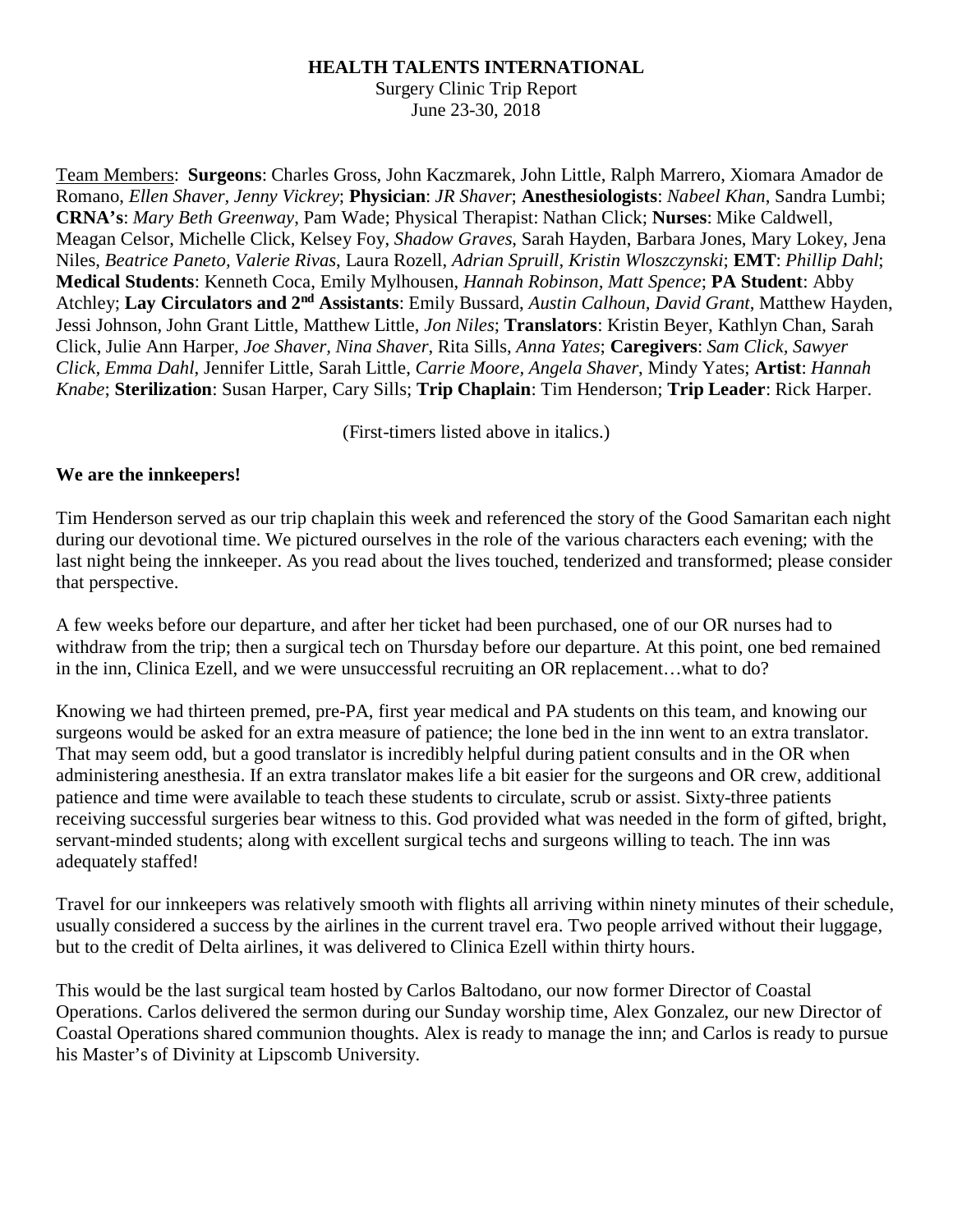Our orientation following worship was quick, informative and all were eager for surgery to begin. Dr. Jenny Vickrey, OBGYN, was with us for the first time and teamed up with Dr. John Kaczmarek in OR three. Dr. Kaz as he prefers to be called, had planned to join us in April but had a motorcycle accident the night before the trip. His presence this week helped us address the backlog of GYN patients and they knocked out two cases on Sunday. OR two, our ENT room, completed three cases on Sunday; a good warm up for some marathon cases on Monday, Tuesday, Wednesday and Thursday. Dr. Charles Gross, a veteran general surgeon returned after a two-year hiatus and teamed up with Dr. Ellen Shaver, a neurosurgeon from Augusta, Georgia. Dr. Ellen complimented Dr. Gross with her humility, willingness to teach students and serve in any role that moved surgery along. The general room completed four cases on Sunday. Hopefully, she and her family will return!

We did have a special situation to handle, a little eight-year girl, *name withheld*, and in need of surgery, had contracting the HIV virus when receiving a blood transfusion. We set up a special area in the ward to keep her isolated and only allowed licensed providers to care for her. This was a necessary precaution, especially for the teenagers on our team who were serving as caregivers…but we did not stop loving her and showered her with as much affection and attention as we could. Unlike the priest and rabbi who walked on the other side of the highway, or the Samaritan who brought her to us, we chose to be a welcoming inn and made special accommodations. All went well with her surgery the next day and she was discharged on Tuesday.



Monday would find five GYN, two ENT and eleven general cases on the schedule, a little over zealous in the general room and we ended up doing eight cases that day. Our ENT surgeons would only have one semisimple case the next four days, with the average case lasting six hours and one going as long as eight. I am amazed at the stamina and concentration required for cases this lengthy, sleep came easy for those in OR two this week after so many exhausting thyroid and parotid cases.

## *(Nurses Meagan, Kelsey, Kristin and EMT, Philip)*

Dr. JR Shaver, husband to Ellen, went out on mobile medical clinics Monday through Thursday, delighting all with his sense of humor and servant heart. He quickly took on the air of "favorite uncle" with his new HTI family. Of course, he was so fatigued on day two that he fell asleep that evening in someone else's room, the one right next to his. Nurse…*name withheld,*  was more than a bit surprised to find a man in her room asleep but, handled it with grace and a sense of humor matching JR's.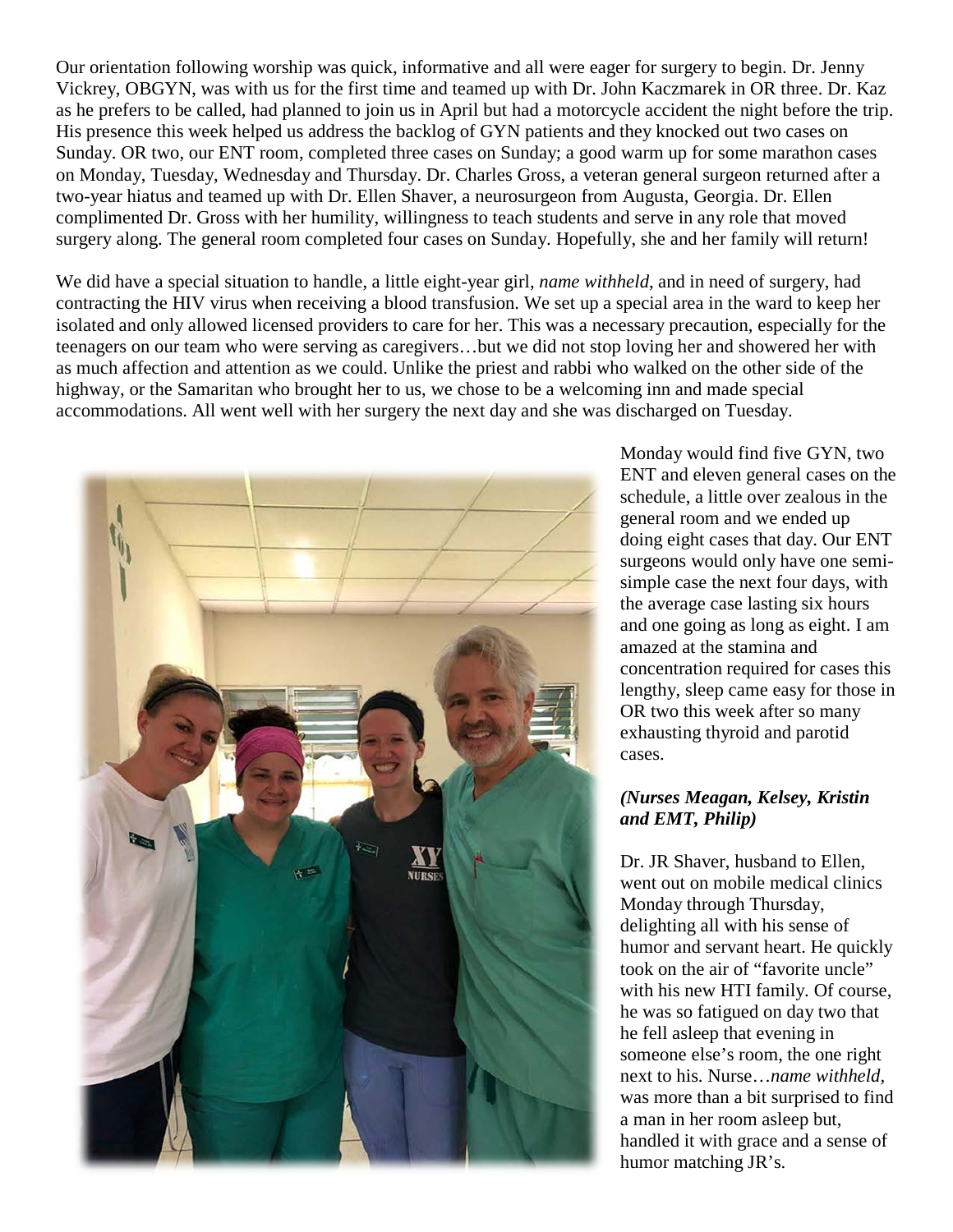Patient Audilania decided to enhance our prayer life on Monday afternoon when the crash cart came out following what can best be described as a "cardiac event," but not a heart attack. Dr. JR Shaver, an internist and critical care specialist got on the phone from his mobile clinic site in Rio Bravo, and soon returned to check on Audilania was doing fine by the time he returned and was discharged later in the week.

Our team hit the ground running on Tuesday morning, four GYN, two ENT and nine general cases were on the docket; and we packed Fuego relief supplies for families displaced by the recent eruption. The day went smooth with approximately one hundred supply bags being packed and only one room going past supper time and since Tuesday is lasagna night, you dare not be too late.



Nathan Click, a physical therapist, and his wife, RN, Michelle, brought their three children this year. Nathan broke his arm on Sunday before our trip while breaking a new horse, leading him to become a patient in Birmingham. His injury required surgery, calling into question whether he would be able to come. He toughed it out, determined to bring his family and by Tuesday, we able to work with our full-time therapy provider, Noe Chan, and care for patients. Of course, Nathan was limited in what he could do and served more as a teacher for Noe than in the past. The Click family was one of three, five-member families we had on the trip.

This report is getting long, so you'll have to ask one of our team members about Samantha and Richard, who became patients, the bat who met an untimely demise, the couple of came straight from their honeymoon in Mexica to join us and the trip to the cacao farm. Just know that we completed fifteen more surgeries on Wednesday and eight on Thursday. All patients were discharged on Friday, and all returned without issues the following week.

Your friendly innkeepers never stopped serving or caring for all entrusted to us by parents, spouses and most importantly, the Father. We believe the Good Samaritan would be satisfied, and trust our Lord was glorified!